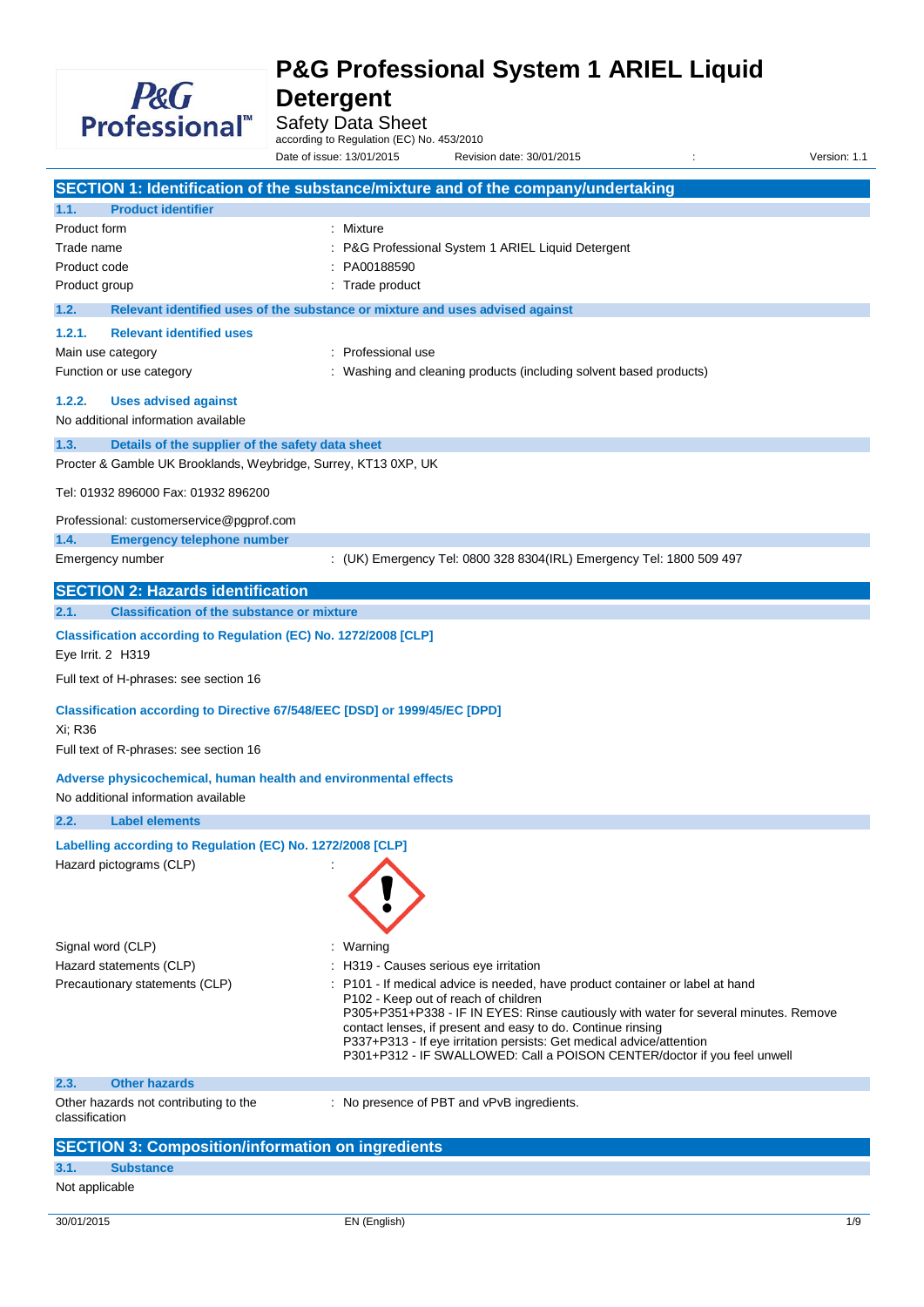Safety Data Sheet

according to Regulation (EC) No. 453/2010

| 3.2.<br><b>Mixture</b>               |                                                                          |               |                                                            |                                                                                                                          |
|--------------------------------------|--------------------------------------------------------------------------|---------------|------------------------------------------------------------|--------------------------------------------------------------------------------------------------------------------------|
| <b>Name</b>                          | <b>Product identifier</b>                                                | $\frac{9}{6}$ | <b>Classification according to</b><br>Directive 67/548/EEC | <b>Classification according to</b><br><b>Regulation (EC) No.</b><br>1272/2008 [CLP]                                      |
| Sodium C10-13 Alkyl Benzenesulfonate | (CAS No) 68411-30-3<br>(EC no) 270-115-0<br>(REACH-no) 01-2119489428-22  | $10 - 20$     | Xn; R22<br>Xi: R41<br>Xi: R38                              | Acute Tox. 4 (Oral), H302<br>Skin Irrit. 2, H315<br>Eye Dam. 1, H318<br>Aquatic Chronic 3, H412                          |
| Lauramine Oxide                      | (CAS No) 308062-28-4<br>(EC no) 931-292-6<br>(REACH-no) 01-2119490061-47 | $1 - 5$       | Xn; R22<br>Xi: R41<br>Xi: R38<br>N: R50                    | Acute Tox. 4 (Oral), H302<br>Skin Irrit. 2, H315<br>Eye Dam. 1, H318<br>Aquatic Acute 1, H400<br>Aquatic Chronic 2, H411 |
| C12-14 Pareth-7                      | (CAS No) 68439-50-9<br>(EC no) polymer                                   | $1 - 5$       | Xn; R22<br>Xi: R41                                         | Acute Tox. 4 (Oral), H302<br>Eye Dam. 1, H318<br>Aquatic Chronic 3, H412                                                 |
| C14-15 Pareth-n                      | (CAS No) 68951-67-7<br>(EC no) Polymer                                   | $1 - 5$       | Xn; R22<br>Xi: R41<br>N: R50                               | Acute Tox. 4 (Oral), H302<br>Eye Dam. 1, H318<br>Aquatic Acute 1, H400<br>Aquatic Chronic 3, H412                        |
| Sodium Cumenesulfonate               | (CAS No) 15763-76-5<br>(REACH-no) 01-2119489411-37                       | $1 - 5$       | Xi: R36                                                    | Eye Irrit. 2, H319                                                                                                       |

Full text of R- and H-phrases: see section 16

|             | <b>SECTION 4: First aid measures</b>                                |                                                                                                                                                                                             |  |  |  |
|-------------|---------------------------------------------------------------------|---------------------------------------------------------------------------------------------------------------------------------------------------------------------------------------------|--|--|--|
| 4.1.        | <b>Description of first aid measures</b>                            |                                                                                                                                                                                             |  |  |  |
|             | First-aid measures after inhalation                                 | : IF INHALED: remove victim to fresh air and keep at rest in a position comfortable for breathing.<br>Call a POISON CENTER or doctor/physician if you feel unwell.                          |  |  |  |
|             | First-aid measures after skin contact                               | : IF ON SKIN: Wash with plenty of soap and water. Remove/Take off immediately all<br>contaminated clothing. If skin irritation occurs: Get medical advice/attention.                        |  |  |  |
|             | First-aid measures after eye contact                                | : IF IN EYES: Rinse cautiously with water for several minutes. Remove contact lenses, if present<br>and easy to do. Continue rinsing. Immediately call a POISON CENTER or doctor/physician. |  |  |  |
|             | First-aid measures after ingestion                                  | IF SWALLOWED: rinse mouth. Do NOT induce vomiting. Immediately call a POISON CENTER<br>or doctor/physician.                                                                                 |  |  |  |
| 4.2.        | Most important symptoms and effects, both acute and delayed         |                                                                                                                                                                                             |  |  |  |
|             | Symptoms/injuries after inhalation                                  | : Coughing. sneezing.                                                                                                                                                                       |  |  |  |
|             | Symptoms/injuries after skin contact                                | : Redness. Swelling. dryness. Itching.                                                                                                                                                      |  |  |  |
|             | Symptoms/injuries after eye contact                                 | : Severe pain. Redness. Swelling. Blurred vision.                                                                                                                                           |  |  |  |
|             | Symptoms/injuries after ingestion                                   | : Oral mucosal or gastro-intestinal irritation. Nausea. Vomiting. Excessive secretion. Diarrhea.                                                                                            |  |  |  |
| 4.3.        |                                                                     | Indication of any immediate medical attention and special treatment needed                                                                                                                  |  |  |  |
|             | Refer to section 4.1.                                               |                                                                                                                                                                                             |  |  |  |
|             | <b>SECTION 5: Firefighting measures</b>                             |                                                                                                                                                                                             |  |  |  |
| 5.1.        | <b>Extinguishing media</b>                                          |                                                                                                                                                                                             |  |  |  |
|             | Suitable extinguishing media                                        | : Dry chemical powder, alcohol-resistant foam, carbon dioxide (CO2).                                                                                                                        |  |  |  |
| 5.2.        | Special hazards arising from the substance or mixture               |                                                                                                                                                                                             |  |  |  |
| Fire hazard |                                                                     | : No fire hazard. Non combustible.                                                                                                                                                          |  |  |  |
|             | <b>Explosion hazard</b>                                             | Product is not explosive.                                                                                                                                                                   |  |  |  |
| Reactivity  |                                                                     | : No dangerous reactions known.                                                                                                                                                             |  |  |  |
| 5.3.        | <b>Advice for firefighters</b>                                      |                                                                                                                                                                                             |  |  |  |
|             | Firefighting instructions                                           | : No specific firefighting instructions required.                                                                                                                                           |  |  |  |
|             | Protection during firefighting                                      | : In case of inadequate ventilation wear respiratory protection.                                                                                                                            |  |  |  |
|             | <b>SECTION 6: Accidental release measures</b>                       |                                                                                                                                                                                             |  |  |  |
| 6.1.        | Personal precautions, protective equipment and emergency procedures |                                                                                                                                                                                             |  |  |  |
| 6.1.1.      | For non-emergency personnel                                         |                                                                                                                                                                                             |  |  |  |
|             | Protective equipment                                                | : Wear suitable gloves and eye/face protection.                                                                                                                                             |  |  |  |
| 6.1.2.      | For emergency responders                                            |                                                                                                                                                                                             |  |  |  |
|             | Protective equipment                                                | : Wear suitable gloves and eye/face protection.                                                                                                                                             |  |  |  |
| 6.2.        | <b>Environmental precautions</b>                                    |                                                                                                                                                                                             |  |  |  |
|             |                                                                     | Consumer products ending up down the drain after use. Prevent soil and water pollution. Prevent spreading in sewers.                                                                        |  |  |  |
|             |                                                                     |                                                                                                                                                                                             |  |  |  |

| 6.3.            | Methods and material for containment and cleaning up |                                                     |     |
|-----------------|------------------------------------------------------|-----------------------------------------------------|-----|
| For containment |                                                      | : Scoop absorbed substance into closing containers. |     |
| 30/01/2015      |                                                      | EN (English)                                        | 2/9 |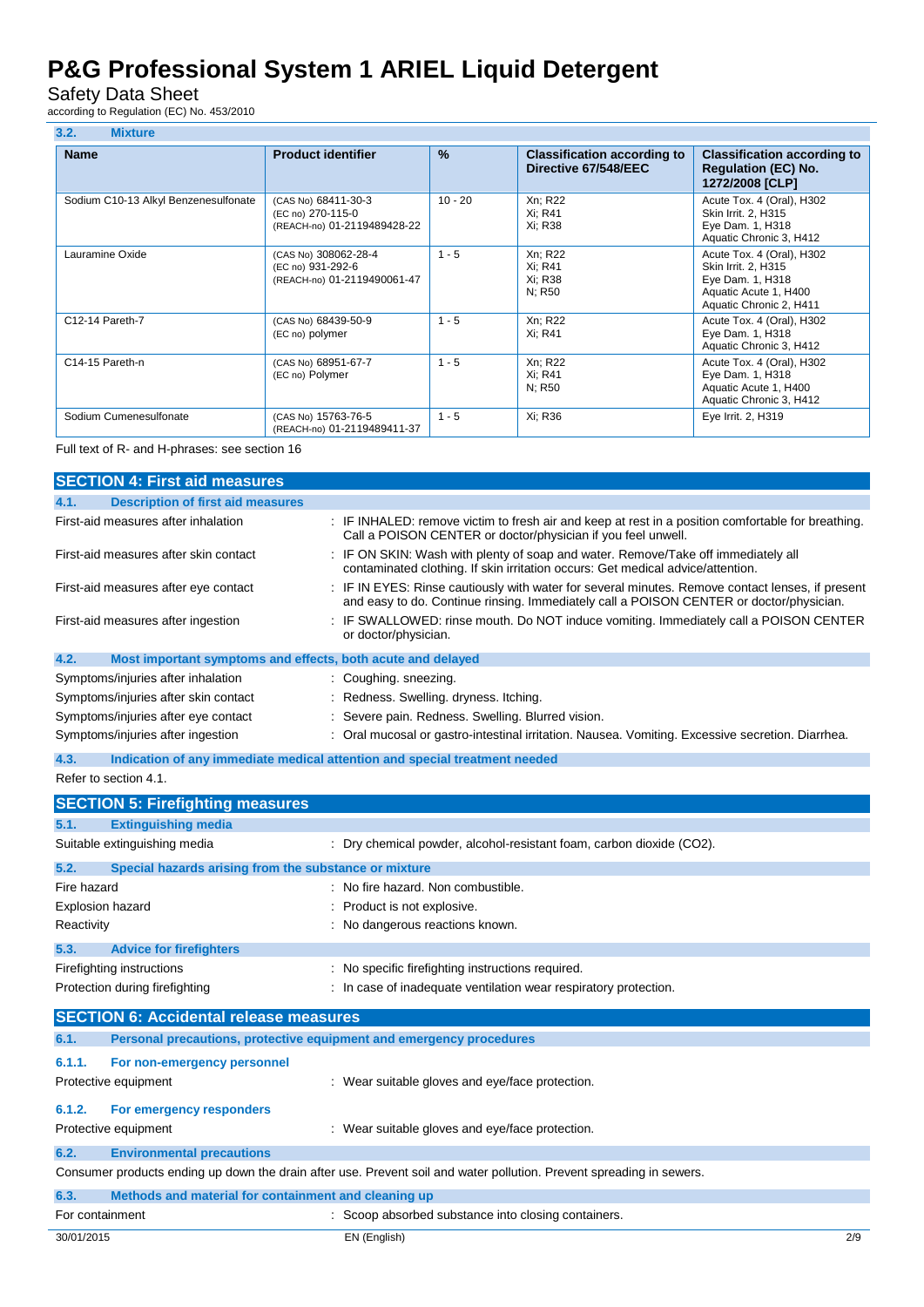### Safety Data Sheet

according to Regulation (EC) No. 453/2010

| Methods for cleaning up                      | : Small quantities of liquid spill: take up in non-combustible absorbent material and shovel into<br>container for disposal. Large spills: contain released substance, pump into suitable containers.<br>This material and its container must be disposed of in a safe way, and as per local legislation. |
|----------------------------------------------|-----------------------------------------------------------------------------------------------------------------------------------------------------------------------------------------------------------------------------------------------------------------------------------------------------------|
| <b>Reference to other sections</b><br>6.4.   |                                                                                                                                                                                                                                                                                                           |
| Refer to Sections 8 and 13.                  |                                                                                                                                                                                                                                                                                                           |
| <b>SECTION 7: Handling and storage</b>       |                                                                                                                                                                                                                                                                                                           |
| <b>Precautions for safe handling</b><br>7.1. |                                                                                                                                                                                                                                                                                                           |
| Precautions for safe handling                | : Avoid contact with eyes. Use personal protective equipment as required. Do not eat, drink or<br>smoke when using this product. Do not handle until all safety precautions have been read and<br>understood.                                                                                             |
| 7.2.                                         | Conditions for safe storage, including any incompatibilities                                                                                                                                                                                                                                              |
| Storage conditions                           | : Store in original container. Refer to section 10.                                                                                                                                                                                                                                                       |
| Incompatible products                        | : Refer to section 10.                                                                                                                                                                                                                                                                                    |
| Incompatible materials                       | : Not applicable.                                                                                                                                                                                                                                                                                         |
| Prohibitions on mixed storage                | : Not applicable.                                                                                                                                                                                                                                                                                         |
| Storage area                                 | : Store in a cool area. Store in a dry area.                                                                                                                                                                                                                                                              |
| <b>Specific end use(s)</b><br>7.3.           |                                                                                                                                                                                                                                                                                                           |
| Refer to section 1.2.                        |                                                                                                                                                                                                                                                                                                           |

**SECTION 8: Exposure controls/personal protection**

#### **8.1. Control parameters**

**8.1.1. National limit values**

No additional information available

### **8.1.2. Monitoring procedures: DNELS, PNECS, OEL**

| Sodium Cumenesulfonate (15763-76-5)      |                          |  |
|------------------------------------------|--------------------------|--|
| DNEL/DMEL (Workers)                      |                          |  |
| Long-term - systemic effects, dermal     | 7.6 mg/kg bodyweight/day |  |
| Long-term - systemic effects, inhalation | 53.6 mg/m <sup>3</sup>   |  |
| DNEL/DMEL (General population)           |                          |  |
| Long-term - systemic effects, oral       | 3.8 mg/kg bodyweight/day |  |
| Long-term - systemic effects, inhalation | 13.2 mg/m <sup>3</sup>   |  |
| Long-term - systemic effects, dermal     | 3.8 mg/kg bodyweight/day |  |
| PNEC (Water)                             |                          |  |
| PNEC aqua (freshwater)                   | $0.23$ mg/l              |  |
| PNEC aqua (intermittent, freshwater)     | $2.3$ mg/l               |  |
| PNEC (STP)                               |                          |  |
| PNEC sewage treatment plant              | $100$ mg/                |  |
|                                          |                          |  |

| Sodium C10-13 Alkyl Benzenesulfonate (68411-30-3) |                           |     |
|---------------------------------------------------|---------------------------|-----|
| DNEL/DMEL (Workers)                               |                           |     |
| Long-term - systemic effects, dermal              | 170 mg/kg bodyweight/day  |     |
| Long-term - systemic effects, inhalation          | $12 \text{ mg/m}^3$       |     |
| Long-term - local effects, inhalation             | $12 \text{ mg/m}^3$       |     |
| DNEL/DMEL (General population)                    |                           |     |
| Long-term - systemic effects, oral                | 0.85 mg/kg bodyweight/day |     |
| Long-term - systemic effects, inhalation          | $3$ mg/m <sup>3</sup>     |     |
| Long-term - systemic effects, dermal              | 85 mg/kg bodyweight/day   |     |
| Long-term - local effects, inhalation             | $3$ mg/m <sup>3</sup>     |     |
| PNEC (Water)                                      |                           |     |
| PNEC aqua (freshwater)                            | $0.268$ mg/l              |     |
| PNEC aqua (marine water)                          | $0.0268$ mg/l             |     |
| PNEC aqua (intermittent, freshwater)              | $0.0167$ mg/l             |     |
| <b>PNEC (Sediment)</b>                            |                           |     |
| PNEC sediment (freshwater)                        | 8.1 mg/kg dwt             |     |
| PNEC sediment (marine water)                      | 8.1 mg/kg dwt             |     |
| PNEC (Soil)                                       |                           |     |
| PNEC soil                                         | 35 mg/kg dwt              |     |
| PNEC (STP)                                        |                           |     |
| 30/01/2015                                        | EN (English)              | 3/9 |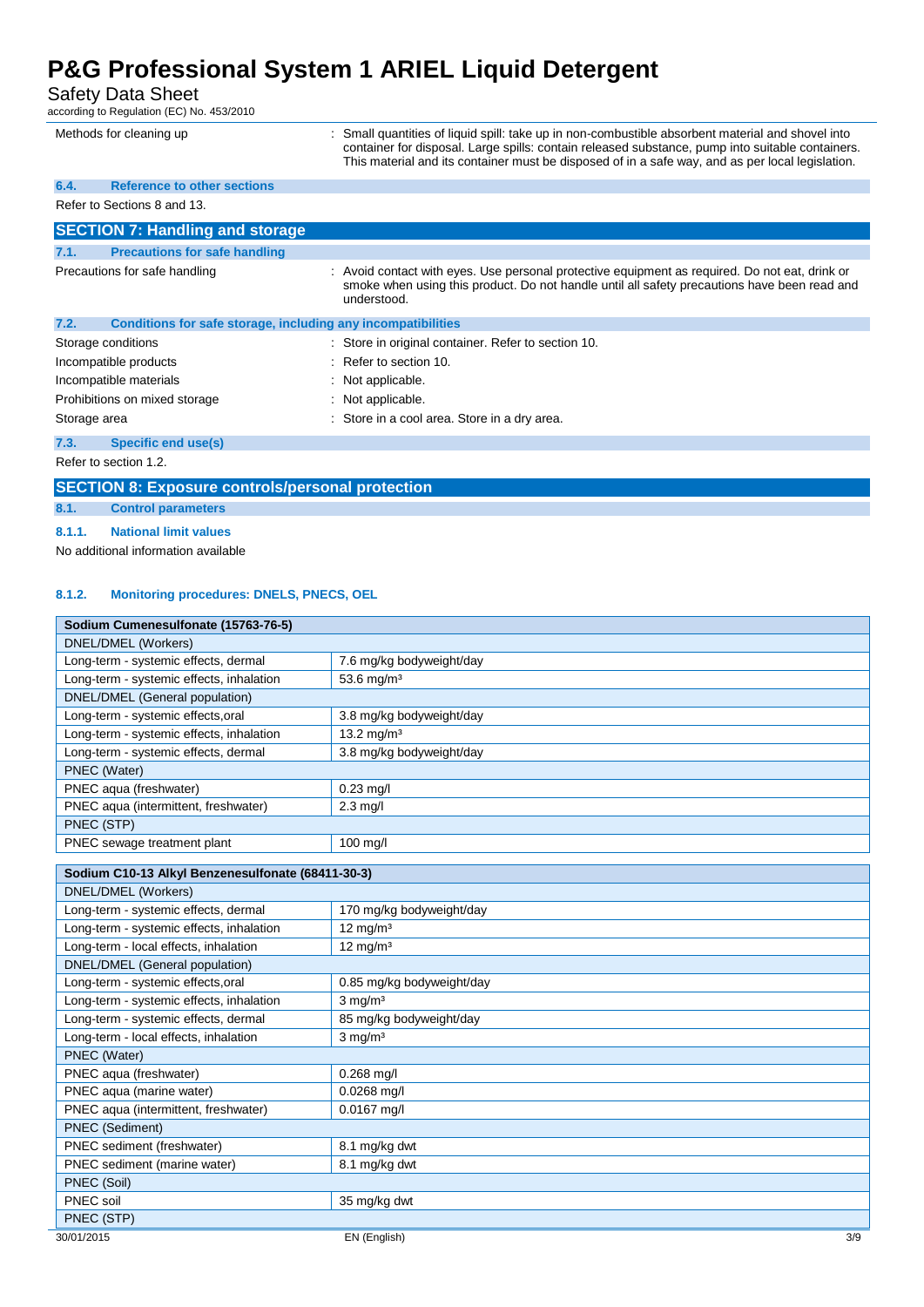Safety Data Sheet

according to Regulation (EC) No. 453/2010

| Sodium C10-13 Alkyl Benzenesulfonate (68411-30-3) |                           |  |
|---------------------------------------------------|---------------------------|--|
| PNEC sewage treatment plant                       | $3.43$ mg/l               |  |
|                                                   |                           |  |
| Lauramine Oxide (308062-28-4)                     |                           |  |
| DNEL/DMEL (Workers)                               |                           |  |
| Long-term - systemic effects, dermal              | 11 mg/kg bodyweight/day   |  |
| Long-term - systemic effects, inhalation          | $6.2 \text{ mg/m}^3$      |  |
| DNEL/DMEL (General population)                    |                           |  |
| Long-term - systemic effects, oral                | 0.44 mg/kg bodyweight/day |  |
| Long-term - systemic effects, inhalation          | 1.53 mg/m <sup>3</sup>    |  |
| Long-term - systemic effects, dermal              | 5.5 mg/kg bodyweight/day  |  |
| PNEC (Water)                                      |                           |  |
| PNEC aqua (freshwater)                            | $0.0335$ mg/l             |  |
| PNEC aqua (marine water)                          | $0.00335$ mg/l            |  |
| PNEC aqua (intermittent, freshwater)              | $0.0335$ mg/l             |  |
| <b>PNEC</b> (Sediment)                            |                           |  |
| PNEC sediment (freshwater)                        | 5.24 mg/kg dwt            |  |
| PNEC sediment (marine water)                      | $0.524$ mg/kg dwt         |  |
| PNEC (Soil)                                       |                           |  |
| PNEC soil                                         | 1.02 mg/kg dwt            |  |
| PNEC (STP)                                        |                           |  |
| PNEC sewage treatment plant                       | 24 mg/l                   |  |

#### **8.2. Exposure controls**

8.2.1. Appropriate engineering controls : Not applicable.

#### 8.2.2. Personal protective equipment

Protective personal equipment only required in case of professional use or for large packs (not for household packs). For consumer use please follow recommendation as indicated on the label of the product.

| Hand protection          | ٠ | Not applicable.           |
|--------------------------|---|---------------------------|
| Eye protection           |   | Wear eye/face protection. |
| Skin and body protection |   | Not applicable.           |
| Respiratory protection   |   | Not applicable.           |
|                          |   |                           |

8.2.3. Environmental exposure controls

Not available

### **SECTION 9: Physical and chemical properties**

#### **9.1. Information on basic physical and chemical properties**

| <b>Property</b>                            | Value               | <b>Unit</b> | <b>Test method/Notes</b>    |
|--------------------------------------------|---------------------|-------------|-----------------------------|
| Appearance                                 | Liquid.             |             |                             |
| Physical state                             | Liquid              |             |                             |
| Colour                                     | Coloured.           |             |                             |
| Odour                                      | pleasant (perfume). |             |                             |
| Odour threshold                            | No data available   |             |                             |
| pH                                         | 8.4                 |             |                             |
| Melting point                              | No data available   |             |                             |
| Freezing point                             | No data available   |             |                             |
| Boiling point                              | $>= 90$             | °C          |                             |
| Flash point                                |                     | °C          | No flash point till boiling |
| Relative evaporation rate (butylacetate=1) | No data available   |             |                             |
| Flammability (solid, gas)                  | No data available   |             |                             |
| <b>Explosive limits</b>                    | No data available   |             |                             |
| Vapour pressure                            | No data available   |             |                             |
| Relative density                           | No data available   |             |                             |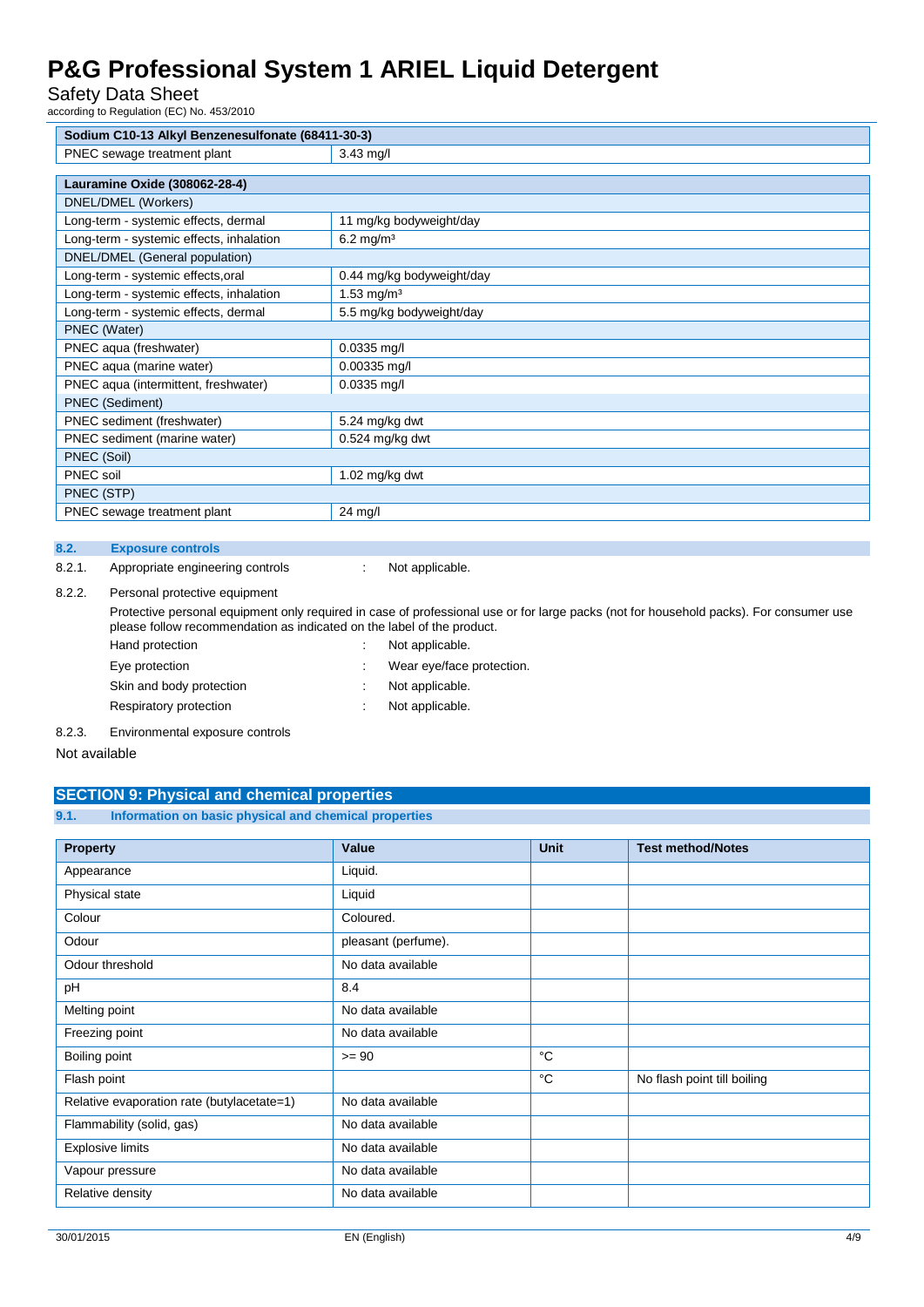### Safety Data Sheet

according to Regulation (EC) No. 453/2010

| <b>Property</b>                                      | Value                                  | Unit | <b>Test method/Notes</b> |
|------------------------------------------------------|----------------------------------------|------|--------------------------|
| Solubility                                           | Soluble in water.                      |      |                          |
| Log Pow                                              | No data available                      |      |                          |
| Auto-ignition temperature                            | No data available                      |      |                          |
|                                                      |                                        |      |                          |
| Decomposition temperature                            | No data available                      |      |                          |
| Viscosity                                            | 275                                    | cP   |                          |
| Explosive properties                                 | No additional information available    |      |                          |
| Oxidising properties                                 | No additional information available    |      |                          |
| <b>Other information</b><br>9.2.                     |                                        |      |                          |
| No additional information available                  |                                        |      |                          |
| <b>SECTION 10: Stability and reactivity</b>          |                                        |      |                          |
| 10.1.<br><b>Reactivity</b>                           |                                        |      |                          |
| No dangerous reactions known.                        |                                        |      |                          |
| 10.2.<br><b>Chemical stability</b>                   |                                        |      |                          |
| Stable under normal conditions.                      |                                        |      |                          |
| 10.3.<br><b>Possibility of hazardous reactions</b>   |                                        |      |                          |
| Refer to section 10.1 on Reactivity.                 |                                        |      |                          |
| <b>Conditions to avoid</b><br>10.4.                  |                                        |      |                          |
| Not required for normal conditions of use.           |                                        |      |                          |
|                                                      |                                        |      |                          |
| 10.5.<br><b>Incompatible materials</b>               |                                        |      |                          |
| Not applicable.                                      |                                        |      |                          |
| 10.6.<br><b>Hazardous decomposition products</b>     |                                        |      |                          |
| None under normal use.                               |                                        |      |                          |
| <b>SECTION 11: Toxicological information</b>         |                                        |      |                          |
| <b>Information on toxicological effects</b><br>11.1. |                                        |      |                          |
| Acute toxicity                                       | : Not classified                       |      |                          |
| P&G Professional System 1 ARIEL Liquid Detergent     |                                        |      |                          |
| LD50 oral calculated                                 | > 2000 mg/kg                           |      |                          |
| Sodium Cumenesulfonate (15763-76-5)                  |                                        |      |                          |
| LD50 oral rat                                        | 7000 mg/kg OECD 401                    |      |                          |
| LD50 dermal rabbit                                   | 2001 mg/kg OECD 402                    |      |                          |
| LC50 inhalation rat (mg/l)                           | 6.41 mg/l/4h                           |      |                          |
| ATE CLP (oral)                                       | 7000 mg/kg bodyweight                  |      |                          |
| ATE CLP (dermal)<br>ATE CLP (vapours)                | 2001 mg/kg bodyweight<br>6.410 mg/l/4h |      |                          |
| ATE CLP (dust, mist)                                 | 6.410 mg/l/4h                          |      |                          |
|                                                      |                                        |      |                          |
| C12-14 Pareth-7 (68439-50-9)                         |                                        |      |                          |
| LD50 oral rat<br>LD50 dermal rat                     | 1600 mg/kg<br>2001 mg/kg               |      |                          |
| ATE CLP (oral)                                       | 1600 mg/kg bodyweight                  |      |                          |
| ATE CLP (dermal)                                     | 2001 mg/kg bodyweight                  |      |                          |
| C14-15 Pareth-n (68951-67-7)                         |                                        |      |                          |
| LD50 oral rat                                        | > 300 mg/kg                            |      |                          |
| LD50 dermal rat                                      | > 2000 mg/kg                           |      |                          |
| ATE CLP (oral)                                       | 500 mg/kg bodyweight                   |      |                          |
| ATE CLP (dermal)                                     | 2001 mg/kg bodyweight                  |      |                          |
| Sodium C10-13 Alkyl Benzenesulfonate (68411-30-3)    |                                        |      |                          |
| LD50 oral rat                                        | 1080 mg/kg bodyweight OECD 401         |      |                          |
| LD50 dermal rat                                      | > 2000 mg/kg bodyweight OECD 402       |      |                          |
| ATE CLP (oral)                                       | 1080 mg/kg bodyweight                  |      |                          |
| ATE CLP (dermal)                                     | 2001 mg/kg bodyweight                  |      |                          |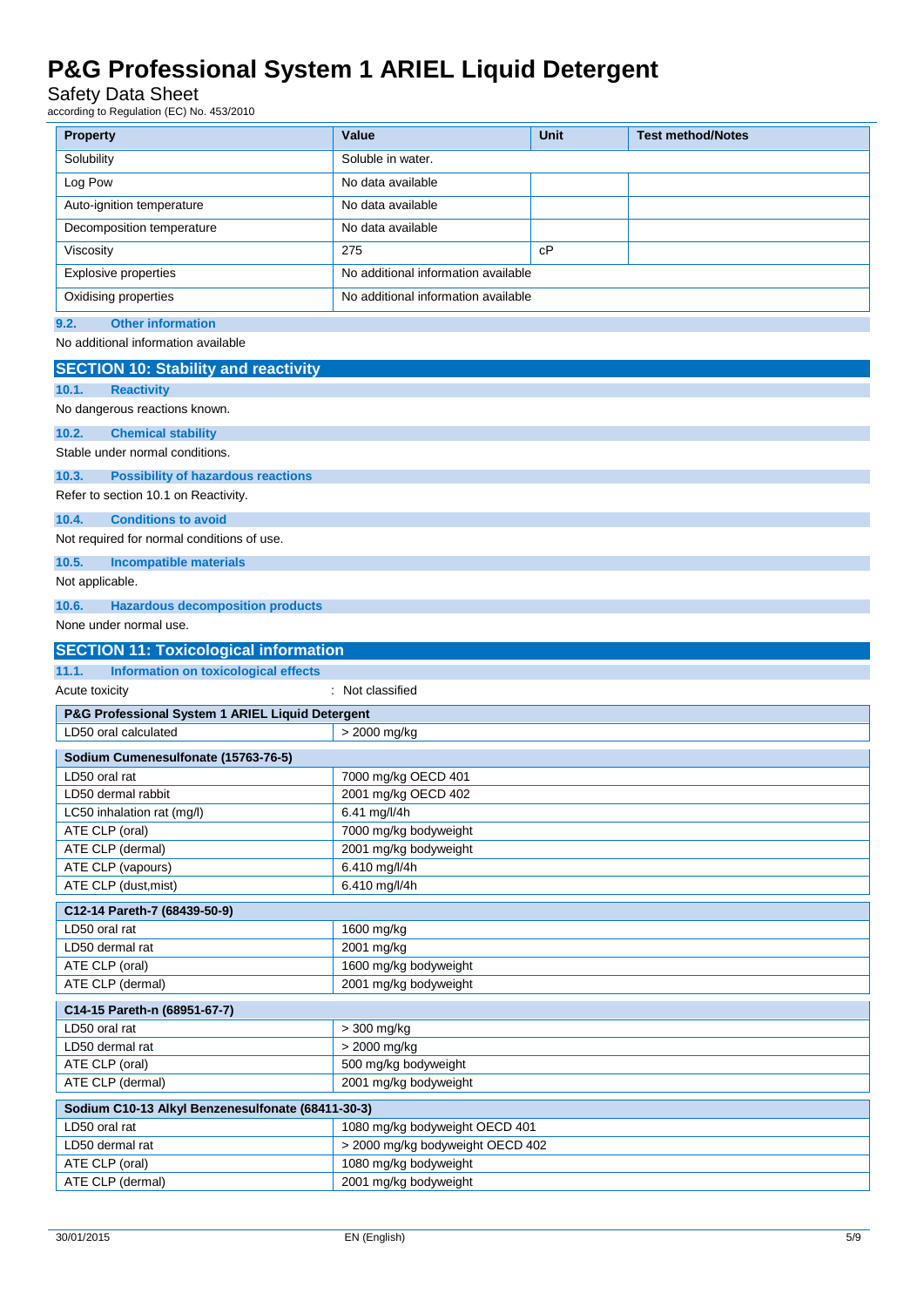Safety Data Sheet

according to Regulation (EC) No. 453/2010

| Lauramine Oxide (308062-28-4)                          |                                                                                                                                                                                                                                                                                                                                                                                                                 |
|--------------------------------------------------------|-----------------------------------------------------------------------------------------------------------------------------------------------------------------------------------------------------------------------------------------------------------------------------------------------------------------------------------------------------------------------------------------------------------------|
| LD50 oral rat                                          | 1064 mg/kg OECD 401                                                                                                                                                                                                                                                                                                                                                                                             |
| LD50 dermal rat                                        | > 2000 mg/kg OECD 402                                                                                                                                                                                                                                                                                                                                                                                           |
| ATE CLP (oral)                                         | 1064 mg/kg bodyweight                                                                                                                                                                                                                                                                                                                                                                                           |
| Skin corrosion/irritation                              | : Not classified                                                                                                                                                                                                                                                                                                                                                                                                |
|                                                        | pH: 8.4                                                                                                                                                                                                                                                                                                                                                                                                         |
| Serious eye damage/irritation                          | Causes serious eye irritation.                                                                                                                                                                                                                                                                                                                                                                                  |
|                                                        | pH: 8.4                                                                                                                                                                                                                                                                                                                                                                                                         |
| Respiratory or skin sensitisation                      | Not classified                                                                                                                                                                                                                                                                                                                                                                                                  |
| Germ cell mutagenicity                                 | Not classified                                                                                                                                                                                                                                                                                                                                                                                                  |
| Carcinogenicity                                        | Not classified                                                                                                                                                                                                                                                                                                                                                                                                  |
| Sodium C10-13 Alkyl Benzenesulfonate (68411-30-3)      |                                                                                                                                                                                                                                                                                                                                                                                                                 |
| NOAEL (chronic, oral, animal/male, 2 years)            | 350 mg/kg bodyweight                                                                                                                                                                                                                                                                                                                                                                                            |
| NOAEL (chronic, oral, animal/female, 2 years)          | 350 mg/kg bodyweight                                                                                                                                                                                                                                                                                                                                                                                            |
| Reproductive toxicity                                  | : Not classified                                                                                                                                                                                                                                                                                                                                                                                                |
| Specific target organ toxicity (single exposure)       | : Not classified                                                                                                                                                                                                                                                                                                                                                                                                |
| Specific target organ toxicity (repeated<br>exposure)  | : Not classified                                                                                                                                                                                                                                                                                                                                                                                                |
| Aspiration hazard                                      | Not classified                                                                                                                                                                                                                                                                                                                                                                                                  |
| Potential Adverse human health effects and<br>symptoms | : Acute Toxicity: based upon available data of the substances, classification criteria are not met.<br>Carcinogenicity: based upon available data of the substances, classification criteria are not met.<br>Corrosivity: based upon available data of the substances, classification criteria are not met.<br>Irritation: severly irritant to eyes. Mutagenicity: based upon available data of the substances, |

data of the substances, classification criteria are not met.

Other information **can be a constructed in the Constructed State Constructed State Information** on Effects: refer to section 4.

### **SECTION 12: Ecological information**

### **12.1. Toxicity**

Ecology - general **interpretatal interpretatal interpretation**: No known adverse effects on the functioning of water treatment plants under normal use conditions as recommended. The product is not considered harmful to aquatic organisms nor to cause long-term adverse effects in the environment.

classification criteria are not met. Repeated Dose Toxicity: based upon available data of the substances, classification criteria are not met. Sensitization: based upon available data of the substances, classification criteria are not met. Toxicity for Reproduction: based upon available

| Sodium Cumenesulfonate (15763-76-5)               |                                                      |     |  |
|---------------------------------------------------|------------------------------------------------------|-----|--|
| LC50 fishes 1                                     | > 1000 mg/l Oncorhynchus mykiss                      |     |  |
| LC50 other aquatic organisms 1                    | > 1000 mg/l OECD 209                                 |     |  |
| EC50 Daphnia 1                                    | > 1000 mg/l Daphnia magna                            |     |  |
| ErC50 (algae)                                     | 230 mg/l Pseudokirchnerella subcapitata              |     |  |
| NOEC chronic algae                                | 31 mg/l                                              |     |  |
| C12-14 Pareth-7 (68439-50-9)                      |                                                      |     |  |
| LC50 fishes 1                                     | $10$ mg/l                                            |     |  |
| EC50 Daphnia 1                                    | $10$ mg/l                                            |     |  |
| ErC50 (algae)                                     | $10$ mg/l                                            |     |  |
| C14-15 Pareth-n (68951-67-7)                      |                                                      |     |  |
| LC50 fishes 1                                     | $< 1$ mg/l                                           |     |  |
| LC50 other aquatic organisms 1                    | $> 100$ mg/l                                         |     |  |
| EC50 Daphnia 1                                    | $< 1$ mg/l                                           |     |  |
| ErC50 (algae)                                     | $< 1$ mg/l                                           |     |  |
| Sodium C10-13 Alkyl Benzenesulfonate (68411-30-3) |                                                      |     |  |
| LC50 fishes 1                                     | 1.67 mg/l US EPA 850.1075; Lepomis macrochirus; 96 h |     |  |
| EC50 Daphnia 1                                    | 2.9 mg/l OECD 202; Daphnia magna; 48 h               |     |  |
| ErC50 (algae)                                     | 127.9 mg/l 88/302/EWG; Desmodesmus subspicatus; 72 h |     |  |
| NOEC chronic fish                                 | 0.23 mg/l Oncorhynchus mykiss; 72 d                  |     |  |
| NOEC chronic crustacea                            | 0.5 mg/l Ceriodaphnia sp.; 7 d                       |     |  |
| NOEC chronic algae                                | 2.4 mg/l 88/302/EWG; Desmodesmus subspicatus; 3 d    |     |  |
| Lauramine Oxide (308062-28-4)                     |                                                      |     |  |
| LC50 fishes 1                                     | 2.67 mg/l Pimephales promelas                        |     |  |
| 30/01/2015                                        | EN (English)                                         | 6/9 |  |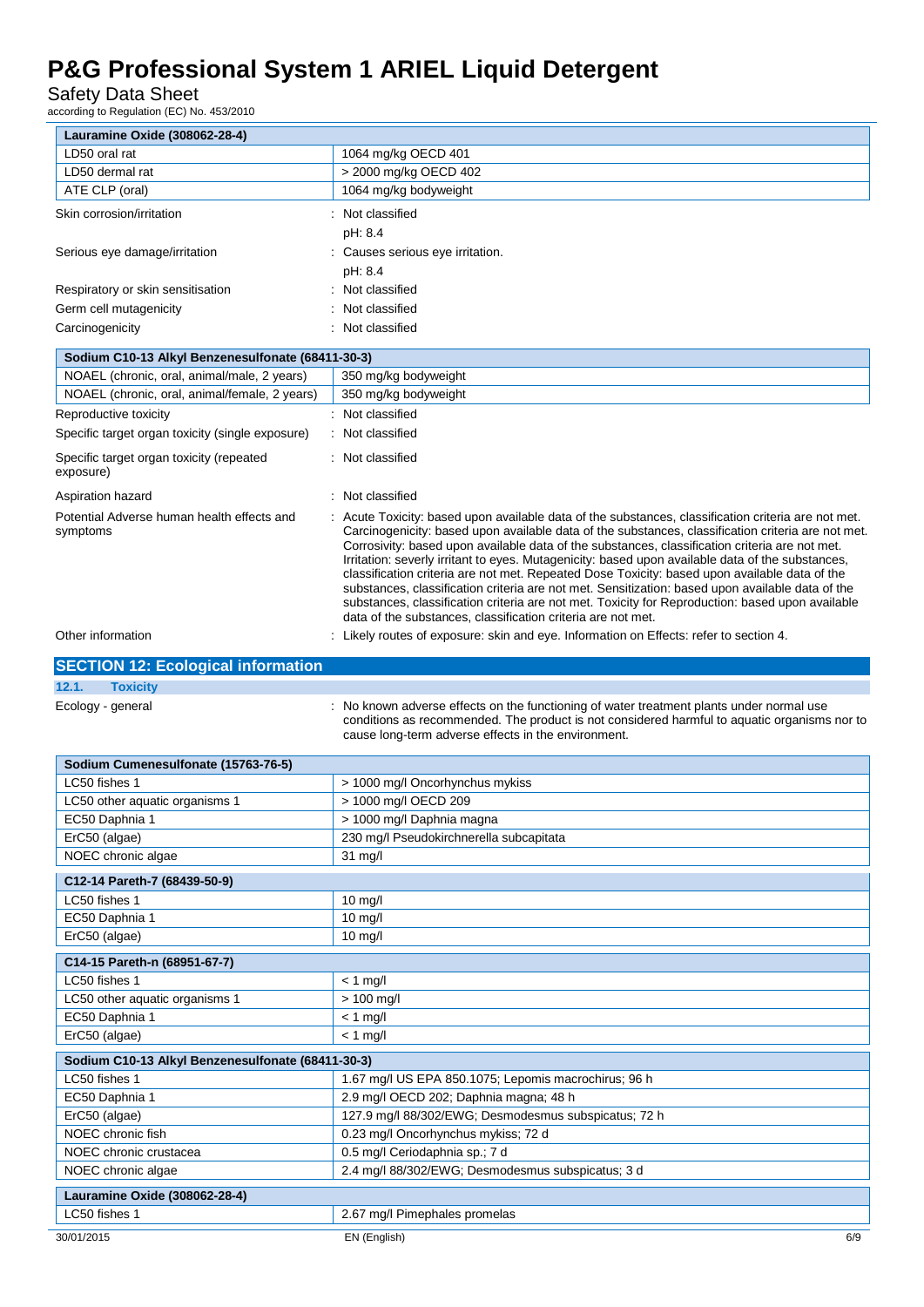### Safety Data Sheet

according to Regulation (EC) No. 453/2010

| Lauramine Oxide (308062-28-4) |                                                        |  |
|-------------------------------|--------------------------------------------------------|--|
| EC50 Daphnia 1                | 3.1 mg/l OECD 202; Daphnia magna                       |  |
| ErC50 (algae)                 | 0.266 mg/l //OECD 201; Pseudokirchneriella subcapitata |  |
| NOEC (chronic)                | 24 mg/l EC10; Pseudomonas putida                       |  |
| NOEC chronic fish             | 0.42 mg/l //US EPA OPPTS 850.1500; Pimephales promelas |  |
| NOEC chronic crustacea        | 0.7 mg/l //OECD 211; Daphnia magna                     |  |
| NOEC chronic algae            | 0.078 mg/l //OECD 201; Pseudokirchneriella subcapitata |  |

### **12.2. Persistence and degradability**

| Sodium Cumenesulfonate (15763-76-5)                 |                                                      |  |  |
|-----------------------------------------------------|------------------------------------------------------|--|--|
| Persistence and degradability                       | The substance is biodegradable. Unlikely to persist. |  |  |
| BOD (% of ThOD)                                     | 103 % ThOD OECD 301 B                                |  |  |
| C12-14 Pareth-7 (68439-50-9)                        |                                                      |  |  |
| Persistence and degradability                       | The substance is biodegradable. Unlikely to persist. |  |  |
| Biodegradation                                      | > 70%                                                |  |  |
| C14-15 Pareth-n (68951-67-7)                        |                                                      |  |  |
| Persistence and degradability                       | The substance is biodegradable. Unlikely to persist. |  |  |
| Sodium C10-13 Alkyl Benzenesulfonate (68411-30-3)   |                                                      |  |  |
| Persistence and degradability                       | Biodegradable.                                       |  |  |
| Biodegradation                                      | 85 % OECD 301 B                                      |  |  |
| Lauramine Oxide (308062-28-4)                       |                                                      |  |  |
| Persistence and degradability                       | Biodegradable.                                       |  |  |
| Biodegradation                                      | 90 % OECD 301 B                                      |  |  |
| 12 <sub>2</sub><br><b>Riogecumulative notential</b> |                                                      |  |  |

#### **umulative po**

| Sodium Cumenesulfonate (15763-76-5)               |                                                                       |  |
|---------------------------------------------------|-----------------------------------------------------------------------|--|
| Log Pow                                           | -1.1 OECD 107; 23 C; pH 6.9-7.2                                       |  |
| Bioaccumulative potential                         | Not expected to bioaccumulate due to the low log Kow (log Kow $<$ 4). |  |
| C14-15 Pareth-n (68951-67-7)                      |                                                                       |  |
| Bioaccumulative potential                         | Not measured.                                                         |  |
| Sodium C10-13 Alkyl Benzenesulfonate (68411-30-3) |                                                                       |  |
| BCF fish 1                                        | 2 - 1000 l/ka                                                         |  |
| Log Pow                                           | 1.4 OECD 123; 23 °C; pH: 6.1                                          |  |
| Bioaccumulative potential                         | Not expected to bioaccumulate due to the low log Kow (log Kow < 4).   |  |
| Lauramine Oxide (308062-28-4)                     |                                                                       |  |
| Log Pow                                           | < 2.7                                                                 |  |
| Bioaccumulative potential                         | Not expected to bioaccumulate due to the low log Kow (log Kow $<$ 4). |  |

#### **12.4. Mobility in soil**

| Sodium C10-13 Alkyl Benzenesulfonate (68411-30-3)           |                                                                                                                                                                                 |     |
|-------------------------------------------------------------|---------------------------------------------------------------------------------------------------------------------------------------------------------------------------------|-----|
| Log Koc                                                     | 3.5                                                                                                                                                                             |     |
|                                                             |                                                                                                                                                                                 |     |
| Lauramine Oxide (308062-28-4)                               |                                                                                                                                                                                 |     |
| Mobility in soil                                            | 307 OECD 106; 23.6 °C                                                                                                                                                           |     |
| <b>Results of PBT and vPvB assessment</b><br>12.5.          |                                                                                                                                                                                 |     |
| <b>P&amp;G Professional System 1 ARIEL Liquid Detergent</b> |                                                                                                                                                                                 |     |
| Results of PBT assessment                                   | No presence of PBT and vPvB ingredients                                                                                                                                         |     |
| <b>Component</b>                                            |                                                                                                                                                                                 |     |
| Sodium Cumenesulfonate (15763-76-5)                         | This substance/mixture does not meet the PBT criteria of REACH regulation, annex XIII<br>This substance/mixture does not meet the vPvB criteria of REACH regulation, annex XIII |     |
| Alcohol (64-17-5)                                           | This substance/mixture does not meet the PBT criteria of REACH regulation, annex XIII<br>This substance/mixture does not meet the vPvB criteria of REACH regulation, annex XIII |     |
| Propylene Glycol (57-55-6)                                  | This substance/mixture does not meet the PBT criteria of REACH regulation, annex XIII<br>This substance/mixture does not meet the vPvB criteria of REACH regulation, annex XIII |     |
| Hydrogenated Castor Oil (8001-78-3)                         | This substance/mixture does not meet the PBT criteria of REACH regulation, annex XIII<br>This substance/mixture does not meet the vPvB criteria of REACH regulation, annex XIII |     |
| MEA Dodecylbenzenesulfonate (85480-55-3)                    | This substance/mixture does not meet the PBT criteria of REACH regulation, annex XIII<br>This substance/mixture does not meet the vPvB criteria of REACH regulation, annex XIII |     |
| 30/01/2015                                                  | EN (English)                                                                                                                                                                    | 7/9 |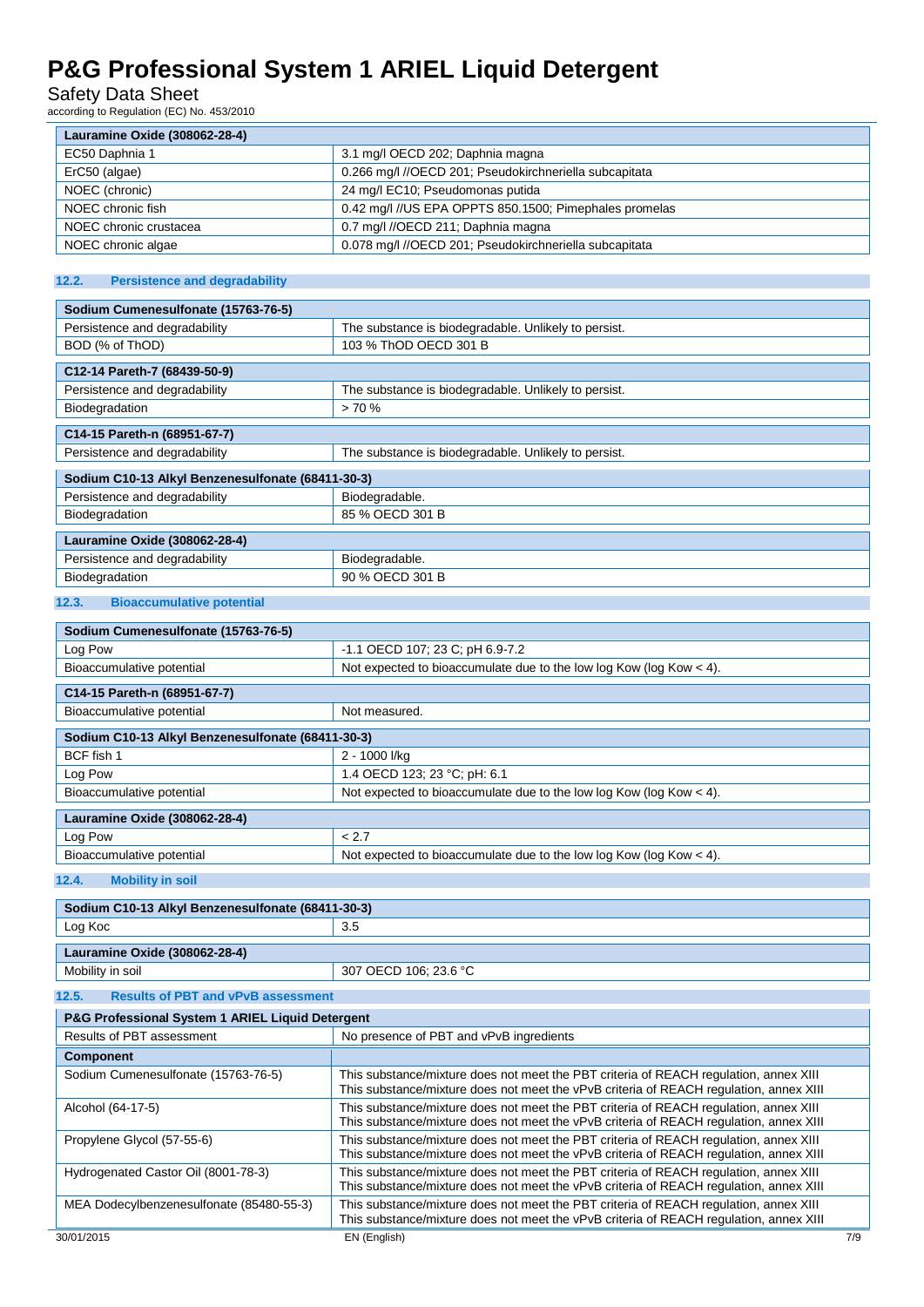Safety Data Sheet

according to Regulation (EC) No. 453/2010

| <b>Component</b>                                  | $10000$ and $10000$ and $10000$ and $10000$ and $2000$ |                                                                                                                                                                                                                                                                                                                                                                                                                                                                                                    |  |
|---------------------------------------------------|--------------------------------------------------------|----------------------------------------------------------------------------------------------------------------------------------------------------------------------------------------------------------------------------------------------------------------------------------------------------------------------------------------------------------------------------------------------------------------------------------------------------------------------------------------------------|--|
|                                                   | Sodium C10-13 Alkyl Benzenesulfonate                   | This substance/mixture does not meet the PBT criteria of REACH regulation, annex XIII                                                                                                                                                                                                                                                                                                                                                                                                              |  |
| $(68411 - 30 - 3)$                                |                                                        | This substance/mixture does not meet the vPvB criteria of REACH regulation, annex XIII                                                                                                                                                                                                                                                                                                                                                                                                             |  |
| Lauramine Oxide (308062-28-4)                     |                                                        | This substance/mixture does not meet the PBT criteria of REACH regulation, annex XIII<br>This substance/mixture does not meet the vPvB criteria of REACH regulation, annex XIII                                                                                                                                                                                                                                                                                                                    |  |
| 12.6.                                             | <b>Other adverse effects</b>                           |                                                                                                                                                                                                                                                                                                                                                                                                                                                                                                    |  |
|                                                   | Other information                                      | No other effects known.                                                                                                                                                                                                                                                                                                                                                                                                                                                                            |  |
|                                                   | <b>SECTION 13: Disposal considerations</b>             |                                                                                                                                                                                                                                                                                                                                                                                                                                                                                                    |  |
| 13.1.                                             | <b>Waste treatment methods</b>                         |                                                                                                                                                                                                                                                                                                                                                                                                                                                                                                    |  |
| 13.1.1.                                           | Regional legislation (waste)                           | : Disposal must be done according to official regulations.                                                                                                                                                                                                                                                                                                                                                                                                                                         |  |
| 13.1.2                                            | Disposal recommendations                               | : The waste codes/waste designations below are in accordance with EWC. Waste<br>must be delivered to an approved waste disposal company. The waste is to be kept<br>separate from other types of waste until its disposal. Do not throw waste product into<br>the sewer. Where possible recycling is preferred to disposal or incineration.<br>. For handling waste, see measures described in section 7. Empty, uncleaned<br>packaging need the same disposal considerations as filled packaging. |  |
| 13.1.3                                            | EURAL Waste code product                               | 20 01 29* - detergents containing dangerous substances<br>15 01 10 <sup>*</sup> - packaging containing residues of or contaminated by dangerous<br>substances                                                                                                                                                                                                                                                                                                                                      |  |
|                                                   | <b>SECTION 14: Transport information</b>               |                                                                                                                                                                                                                                                                                                                                                                                                                                                                                                    |  |
| 14.1.                                             | <b>UN number</b>                                       |                                                                                                                                                                                                                                                                                                                                                                                                                                                                                                    |  |
| Not applicable                                    |                                                        |                                                                                                                                                                                                                                                                                                                                                                                                                                                                                                    |  |
| 14.2.                                             | UN proper shipping name                                |                                                                                                                                                                                                                                                                                                                                                                                                                                                                                                    |  |
| Not applicable                                    |                                                        |                                                                                                                                                                                                                                                                                                                                                                                                                                                                                                    |  |
| 14.3.                                             | <b>Transport hazard class(es)</b>                      |                                                                                                                                                                                                                                                                                                                                                                                                                                                                                                    |  |
| Not applicable                                    |                                                        |                                                                                                                                                                                                                                                                                                                                                                                                                                                                                                    |  |
| 14.4.                                             | <b>Packing group</b>                                   |                                                                                                                                                                                                                                                                                                                                                                                                                                                                                                    |  |
| Not applicable                                    |                                                        |                                                                                                                                                                                                                                                                                                                                                                                                                                                                                                    |  |
| 14.5.                                             | <b>Environmental hazards</b>                           |                                                                                                                                                                                                                                                                                                                                                                                                                                                                                                    |  |
| Not applicable                                    |                                                        |                                                                                                                                                                                                                                                                                                                                                                                                                                                                                                    |  |
| 14.6.                                             | <b>Special precautions for user</b>                    |                                                                                                                                                                                                                                                                                                                                                                                                                                                                                                    |  |
| Not applicable                                    |                                                        |                                                                                                                                                                                                                                                                                                                                                                                                                                                                                                    |  |
| 14.7.                                             |                                                        | Transport in bulk according to Annex II of MARPOL 73/78 and the IBC Code                                                                                                                                                                                                                                                                                                                                                                                                                           |  |
| Not applicable                                    |                                                        |                                                                                                                                                                                                                                                                                                                                                                                                                                                                                                    |  |
| <b>SECTION 15: Regulatory information</b>         |                                                        |                                                                                                                                                                                                                                                                                                                                                                                                                                                                                                    |  |
| Ingredient label                                  |                                                        | : 5-15% Anionic surfactants, Non-ionic surfactants, Soap; <5% Phosphonates; Enzymes, Optical<br>brighteners, Perfumes, Alpha-isomethyl ionone, Citronellol, Geraniol.                                                                                                                                                                                                                                                                                                                              |  |
| 15.1.                                             |                                                        | Safety, health and environmental regulations/legislation specific for the substance or mixture                                                                                                                                                                                                                                                                                                                                                                                                     |  |
| 15.1.1.                                           | <b>EU-Regulations</b>                                  |                                                                                                                                                                                                                                                                                                                                                                                                                                                                                                    |  |
| No REACH Annex XVII restrictions                  |                                                        |                                                                                                                                                                                                                                                                                                                                                                                                                                                                                                    |  |
| Contains no substance on the REACH candidate list |                                                        |                                                                                                                                                                                                                                                                                                                                                                                                                                                                                                    |  |
|                                                   | CESIO recommendations                                  | : The surfactant(s) contained in this preparation complies(comply) with the biodegradability criteria<br>as laid down in Regulation (EC) No.648/2004 on detergents. Data to support this assertion are                                                                                                                                                                                                                                                                                             |  |

held at the disposal of the competent authorities of the Member States and will be made available to them, at their direct request or at the request of a detergent manufacturer.

#### **15.1.2. National regulations**

#### No additional information available

### **15.2. Chemical safety assessment**

No chemical safety assessment has been carried out

### **SECTION 16: Other information**

### **16.1. Indication of changes**

### Indication of changes **intervalled in SECTION 2: Hazards identification** : Change in SECTION 2: Hazards identification

Change in SECTION 3: Composition/information on ingredients